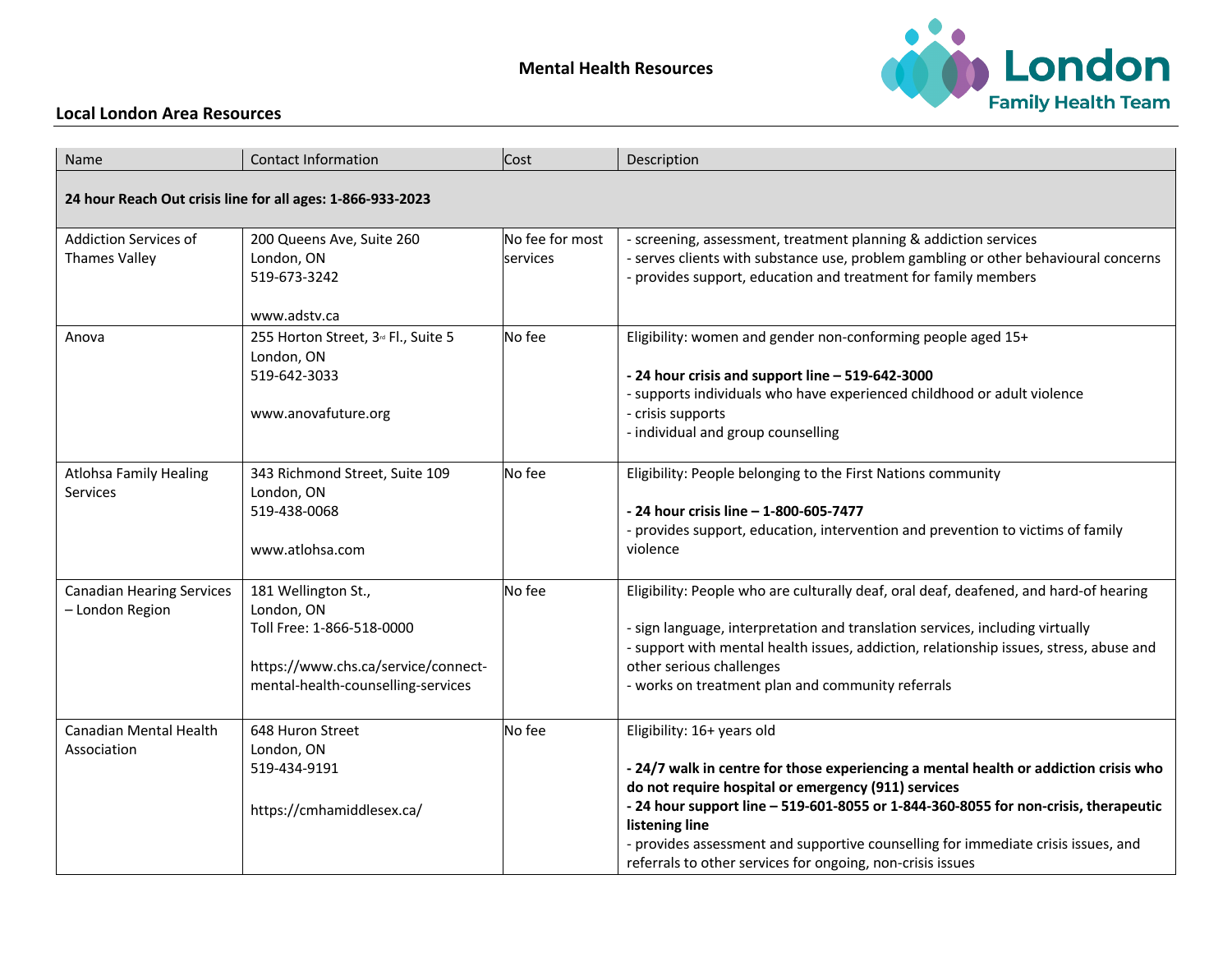|                                                         |                                                                                        |                            | - many groups and workshops offered (mindfulness, intuitive eating, bereavement,<br>etc)<br>- no referral needed                                                                                                                                                 |
|---------------------------------------------------------|----------------------------------------------------------------------------------------|----------------------------|------------------------------------------------------------------------------------------------------------------------------------------------------------------------------------------------------------------------------------------------------------------|
| Changing Ways                                           | 555 Southdale Road E. Unit 100<br>London, ON<br>519-438-9869<br>www.changingways.on.ca | Sliding scale              | Eligibility: Men<br>- 16 session counselling program that helps men examine their beliefs and attitudes<br>towards domestic abuse, and to learn non-abusive ways of resolving conflict<br>- program runs weekly 2 hour sessions                                  |
| Daya Counselling                                        | 333 Dufferin Street, Unit 2<br>London, ON<br>519-434-0077<br>www.dayacounselling.on.ca | Set fee / sliding<br>scale | Eligibility: 16+ years old<br>- individual, couples and family counselling services                                                                                                                                                                              |
| London Abused Women's<br>Centre                         | 797 York St. Unit 5<br>London, ON<br>519-432-2204<br>www.lawc.on.ca                    | No fee                     | Eligibility: Women and girls 12+ years old<br>- supports those experiencing violence and abuse in intimate relationships<br>- long-term trauma counselling, social service navigation, housing support                                                           |
| Psychology Today                                        | https://www.psychologytoday.com/ca Set fee                                             |                            | - online registry of local therapists, psychologists and mental health professionals                                                                                                                                                                             |
| Southwest Ontario<br>Aboriginal Health Access<br>Centre | 425-427 William Street<br>London, ON<br>519-672-4079<br>https://soahac.on.ca/          | No fee                     | Eligibility: First Nations, Inuit, Metis<br>Wide range of wellness services including traditional healing, mental health<br>and addiction services<br>Clinical services including primary health care, diabetes education, nutrition<br>and Aboriginal Midwifery |

## **Online/Phone Based Resources**

| BounceBack – CMHA      | 1-866-639-0522 or           | No fee | Eligibility: 15+ years old, no referral needed                                  |
|------------------------|-----------------------------|--------|---------------------------------------------------------------------------------|
|                        | Email bounceback@cmha.bc.ca |        |                                                                                 |
| Online and phone based |                             |        | - an online or phone-based CBT program with a coach                             |
|                        |                             |        | - skill-building program for people with low mood, mild-moderate depression,    |
|                        |                             |        | anxiety, stress or worry                                                        |
|                        | https://bouncebackbc.ca     |        | - workbook unique to patient needs is provided                                  |
|                        |                             |        | - has free video series on managing mood, building confidence, etc (access code |
|                        |                             |        | bbtodavon)                                                                      |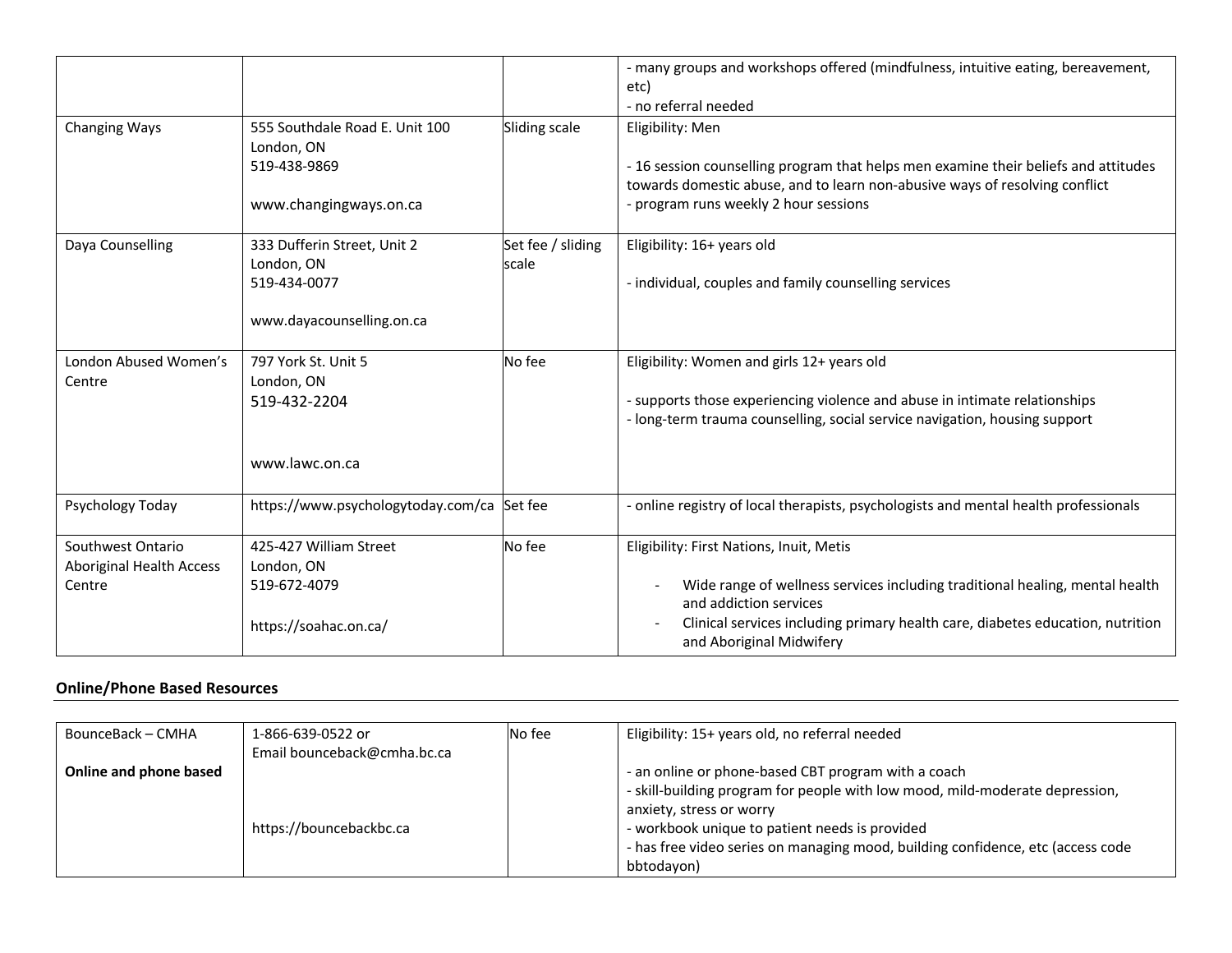| Mind Beacon                                        | www.mindbeacon.com/ontario | No fee                                                                      | Eligibility: 16+ years old                                                                                                                                                                                                                                                                                             |
|----------------------------------------------------|----------------------------|-----------------------------------------------------------------------------|------------------------------------------------------------------------------------------------------------------------------------------------------------------------------------------------------------------------------------------------------------------------------------------------------------------------|
| Online                                             |                            |                                                                             | - therapist-guided programs (self-guided) as well as one-on-one individual virtual<br>therapy sessions for those with experiencing mental health issues, life stress, or<br>things such as chronic pain and insomnia<br>- secure messaging, tailored reading, and activities                                           |
| <b>TeleCBT</b>                                     | https://telecbt.ca/        | No fee for OHIP-<br>covered stream,                                         | Eligibility: 18+ years old with valid OHIP card and must be in Ontario                                                                                                                                                                                                                                                 |
| Online and phone based                             |                            | also private pay<br>lstream available                                       | - one-on-one therapy with online booking<br>- help with anxiety, depression, medical illness, chronic pain, insomnia, social anxiety,<br>stress management                                                                                                                                                             |
| abilitiCBT<br>Online and phone based               | https://myicbt.com/        | No fee for OHIP-<br>covered stream,<br>also private pay<br>stream available | Eligibility: 16+ years old<br>- offers CBT program based on your needs after an individual questionnaire<br>- treatment for anxiety, depression, COVID-related stress, etc<br>- work with a professional therapist by phone/video plus move through 10 modules<br>at your own pace with check ins along the way        |
| Wellness Together Canada<br>Online and phone based | https://ca.portal.gs       | No fee                                                                      | - 24 hour crisis support for youth and adults<br>Youth text WELLNESS to 686868<br><b>Adults text WELLNESS to 741741</b><br>- offers self-guided courses, online support groups and one-on-one counselling for<br>those with mental health or substance abuse issues<br>- counselling available by phone, text or video |

## **Child & Youth Resources**

| 24 hour crisis-line supported by Craigwood, Vanier and WAYS for children 0-18 years old & their family: 519-433-0334<br>24 hour Reach Out crisis line for all ages: 1-866-933-2023 |                   |        |                                                                  |  |
|------------------------------------------------------------------------------------------------------------------------------------------------------------------------------------|-------------------|--------|------------------------------------------------------------------|--|
| Craigwood Children, Youth                                                                                                                                                          | 520 Hamilton Road | No fee | Eligibility: children and youth 12-18 years old & their families |  |
| and Family Services                                                                                                                                                                | London, ON        |        |                                                                  |  |
|                                                                                                                                                                                    | 519-432-2623      |        | - walk in counselling                                            |  |
|                                                                                                                                                                                    |                   |        | - community counselling                                          |  |
|                                                                                                                                                                                    | www.craigwood.ca  |        | - parent groups                                                  |  |
|                                                                                                                                                                                    |                   |        | - day treatment, after school respite programs                   |  |
|                                                                                                                                                                                    |                   |        | - intensive family services                                      |  |